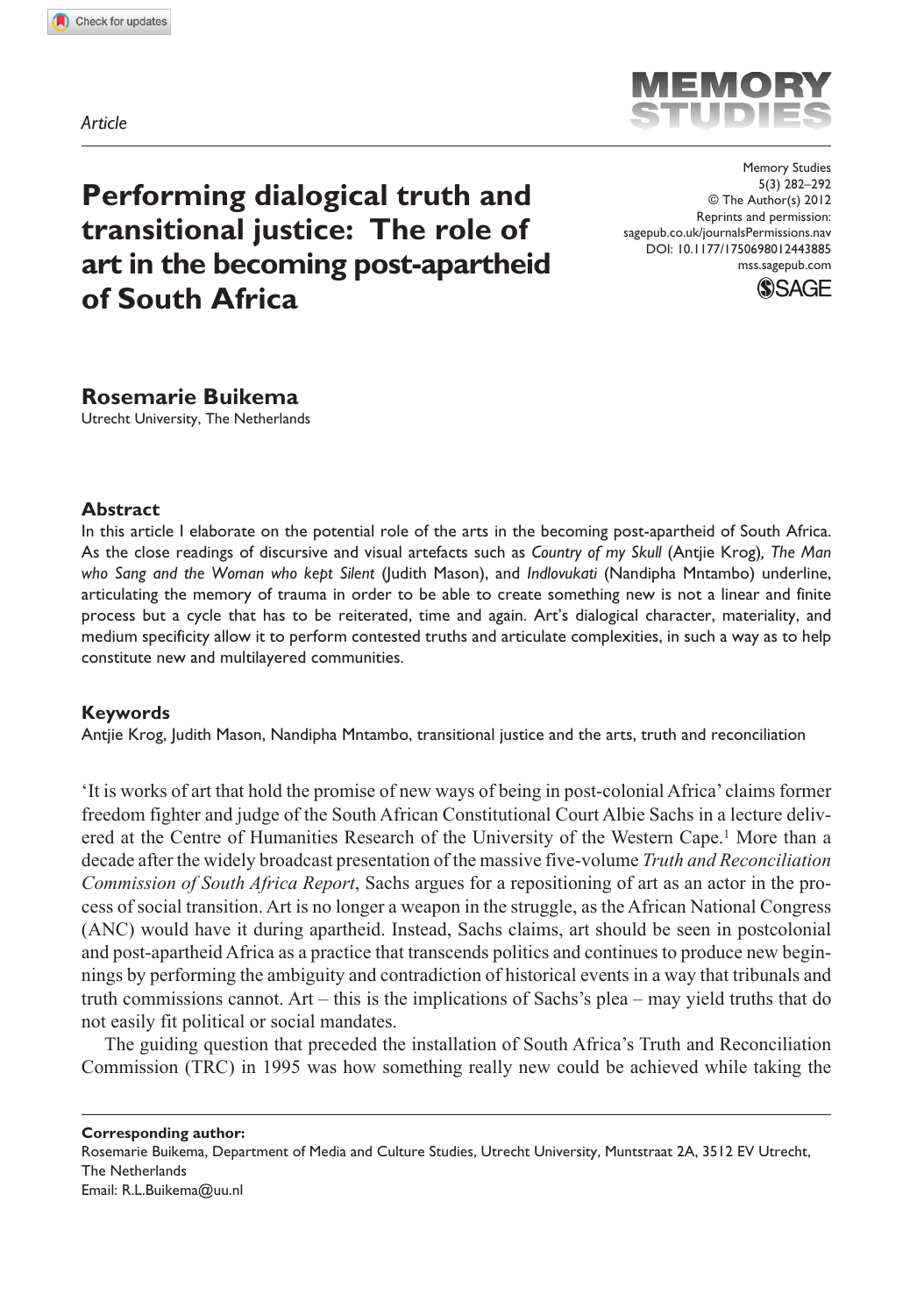legacies of repression into account. Its five volumes name 400 perpetrators, many of whom confessed to apartheid-era violations, and list thousands of historically marginal South African voices, now made part of the official history of the country. In that sense, the report is a founding document. It unequivocally incorporates into national history the view that the apartheid system was based on a vicious ideology justifying economic and social privilege, which had enormous and unjustifiable human costs (Wilson, 2001). For this reason the South African Truth and Reconciliation process is considered to be revolutionary and the most effective in its genre (Rotberg and Thompson, 2000). Another revolutionary aspect of the TRC process and the TRC report is the distinction made between different kinds of truth and different kinds of justice. The commission discerns forensic (factual), narrative (personal and emotional), dialogical (social truth established through interaction, discussion and debate) and restorative truth (acknowledgement of accountability) next to retributive and restorative justice (Boraine, 2000; Sachs, 2002). Restorative justice seeks to restore dignity and voice to victims of injustice, to hold perpetrators accountable for the harms they have inflicted on people, but also to adopt as an overriding goal the creation of conditions in which both victims and perpetrators are treated with respect (Kiss, 2000; James and Van de Vijver, 2001). It had always been the TRC's hope that insight into the truth, the different kinds of truth, would eventually bring about reconciliation, the underlying assumption being that reconciliation was necessary before something new could emerge. Since the presentation of the TRC report, however, it has been generally recognized that the task of giving memory a home, of placing it within the visible domain, cannot rest solely on the publication of the testimonies in the TRC report; that the experience of injustice seeks acknowledgement in multiple ways (Bester, 2002; Bennet, 2005; Coombes, 2003; Jolly, 2010; Sanders, 2007). The monumental instrument of the TRC was only the beginning of a transition still to be completed and of the emergence of a dialogical truth, still to be negotiated. The question of how something really new could be achieved evolved accordingly into another question: how can the attempt to articulate a collective memory steer clear of bringing on new dissent?

From his perspective as a former judge, Sachs has now explicitly advocated taking the potential of art seriously, arguing that it should be granted a proper position in the public debate on the new South Africa. Art can be expected to be able to deal with contradictions and ambiguities and to add complexity and multilayeredness to politics: 'Without the support for the arts in those spaces that experienced the force of apartheid most acutely, our ability to sustain the humanity and sense of freedom that underwrote South Africa's transition would be jeopardized', he concluded.

Recent aesthetic theories have indeed defined the peculiar feature of art to be its ability to address a particular nexus within a culture that is perceived as resisting or exceeding preexisting determinations. Or, to put it differently, the arts are considered to have medium specific ways to an opening up of otherness. As Derek Attridge (2004), among others, has emphasized, the ability of the arts to perform an encounter with otherness and alterity arises from the possibilities and impossibilities inherent in a culture as embodied in a subject or a group of subjects. Following this reasoning, art should be able to demonstrate the ways in which apartheid produced the possibility of its own transformation (Sanders, 2007).2

In this article I will elaborate on the potential role of the arts in the becoming post-apartheid of South Africa. I do so by tracing some conspicuous tropes in the work of three South African artists, the author Antjie Krog and the sculptors Judith Mason and Nadipha Mntambo, analysing how they both contribute to and transcend the South African political debate on Truth and Reconciliation in their performance of the engineering of memory, truth and justice. As will become clear, these processes are performed both by the choice of TRC-related subjects – in particular the vicissitudes of ANC freedom-fighter Phila Ndwandwe – and by the use of medium-specific styles and particular materials.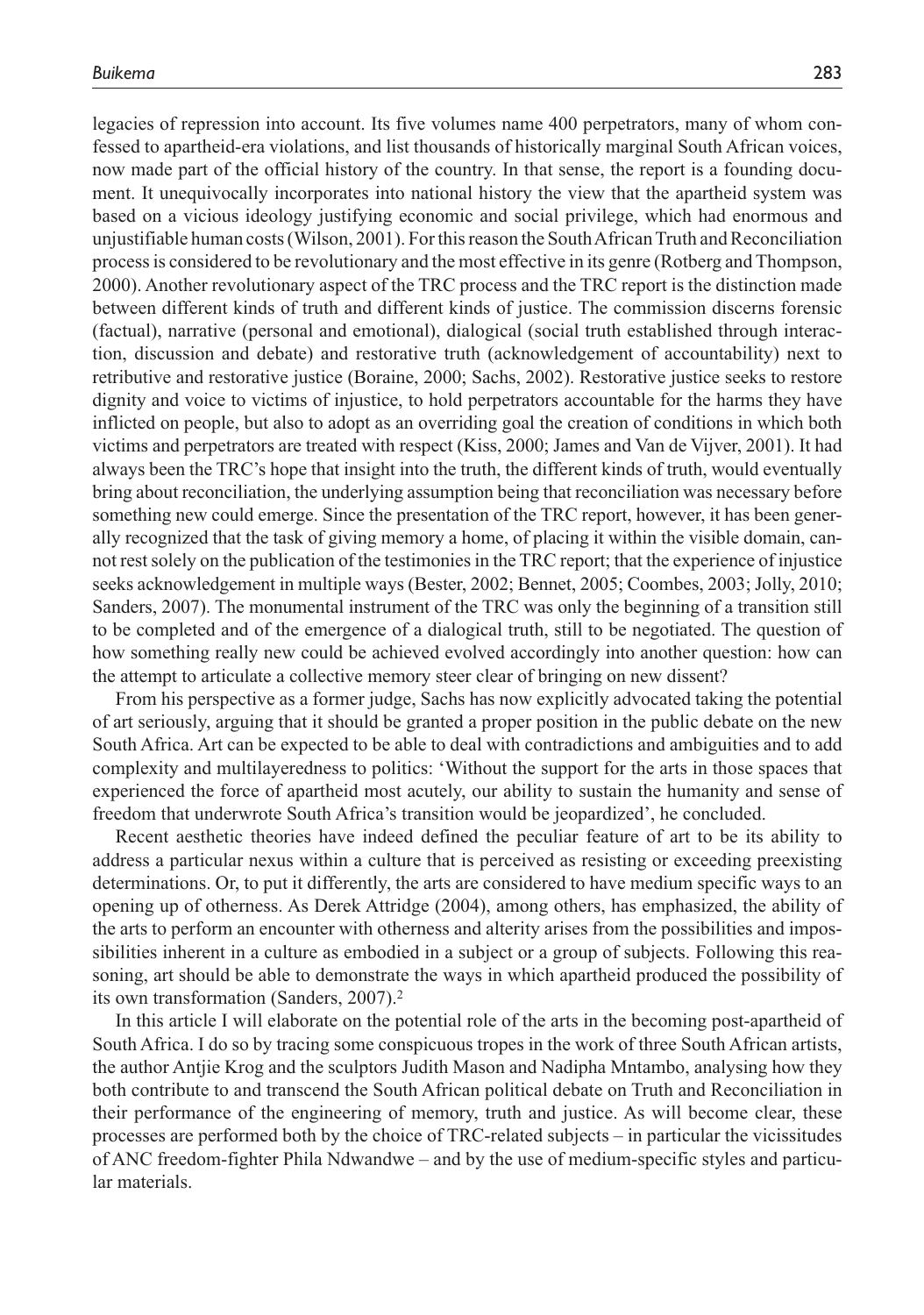## **The man who sang and the woman who kept silent**

*Country of My Skull* (Krog, 1998) is the first and up to now most influential work of literary nonfiction on the TRC hearings. This impressionistic testimony, composed with the help of a range of literary genres and narrative techniques, was put together by the white, Afrikaans-speaking TRC radio reporter and poet Antjie Krog. It tells of a deeply personal struggle with the many questions concerning memory, truth, justice, and reconciliation evoked by the TRC. In particular Krog's account addresses, in light of her own socio-spatial locatedness, a cluster of ethical and political questions regarding truth-finding through confession, as well as the historical and political differences between oppressor and oppressed. Krog's rural Afrikaner background involuntarily but unavoidably brings on a feeling of affiliation with the white male perpetrators, while she simultaneously feels sympathy and commiseration for the mainly black female victims. That complex position has been addressed in the reception of her work and many commentators accused Krog of not being able to dis-identify with the white Afrikaners and of therefore failing to offer a proper analysis of whiteness and thus of political complicity in a South African context (Graham, 2009; Nuttall, 2009). However, if we follow the thread of Krog's despair about precisely this inevitable complicity and focus on the different literary registers she deploys, we might be able to nuance this claim. In the end, I will argue, Krog's turn to poetry and visuality has the potential to articulate new alliances.The tension between the reporter's identifications and her identity leaps from every page and forms the correlative of the book's at first sight somewhat puzzling title. The literal reference to *Country of my Skull* occurs only once in the book, at the crucial moment of Krog's breaking down into a deep existential crisis when simultaneously identifying with both the white male perpetrator and the black female victim. This moment occurs, as we will see, just after Krog has reported on the amnesty hearings of the perpetrators, which were cloaked in a media spectacle. Moving cautiously and in a circumnavigating narrative, she discusses the issue of perpetrators' confessions about the existence of death farms in the outback serving to kill and bury ANC activists. Exemplary for this stage in the hearings concerned with the death farms and secret burials is the case of Phila Ndwandwe, a high-placed freedom fighter who had been missing since 1988 and who turned out to have been murdered by the security police. She was the first victim whose remains were exhumed on the indications of the perpetrator appearing before the Amnesty commission. The exhumers found Ndwandwe's body naked, with a piece of plastic enveloping her loins. She had been killed, it appeared, by a bullet to the top of her head.

Krog delivers these facts with striking succinctness, as if the incident and/or the feelings it evokes in her touch upon the inexpressible, the unspeakable. Digging for truth here apparently becomes too literal. At most 15 sentences in her voluminous report refer to this tragic event, with the emphasis, moreover, not on the vicissitudes of Phila Ndwandwe, but on the reporter's rage and despair. The anger with the perpetrators is present continuously in Krog's account, but it reaches its zenith at this point. Abhorred, Krog quotes the security branch member who, in exchange for the promise of amnesty, points out the grave of the missing Phila Ndwandwe to the commission members and, while her body is being exhumed, chuckles at the recall of Ndwandwe being such a tough one: 'She was brave this one; hell, she was brave. She simply would not talk' (Krog, 1998: 167, 2000: 169). Krog's loathing of the perpetrators is compounded by F.W. De Klerk's refusal to see any connection at all between the National Party's policies and the secret burials in Kwazulu Natal. At this point in her narrative, Krog starts to despair of the process's goal. The possibility of reconciliation appears to be further removed than ever; the commission members are shattered; TRC chairman Bishop Tutu has an ashen look, disillusioned. How can justice take shape and forgiveness ever take place if the principal politically responsible figure, de Klerk, will not even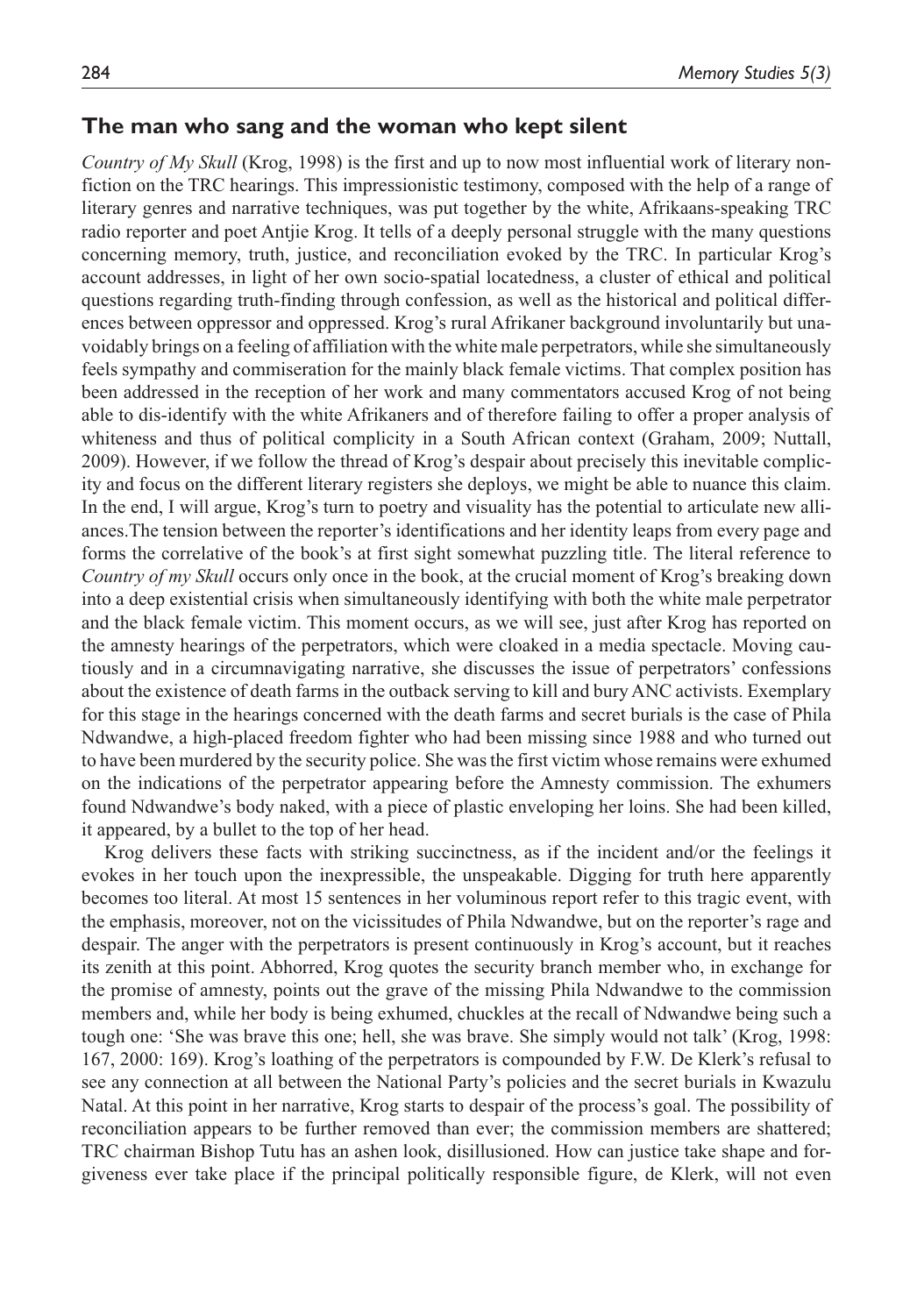acknowledge that what happened, happened? In other words, with the investigations into the secret burials, the TRC process, according to Krog, had reached rock bottom. A rock bottom that was over-determined at the same time. Because this was the moment that the question of what kind of justice could be achieved by the TRC became acute. The forensic truth appeared to be inacceptable, the gap between victims and perpetrators too wide. And consequently, Krog no longer knows who she is. At that very moment in Krog's text, the poet takes over from the reporter, generating a passage that functions as a *mise en abyme* and provides the book's title:

And suddenly it is as if an undertow is taking me out … out … and out. And behind me sinks *the country of my skull* [emphasis added] like a sheet in the dark – and I hear a thin song, hooves, hedges of venom, fever, and destruction fermenting and hissing underwater. I shrink and prickle. Against. Against my blood and the heritage thereof. Will I forever be them – recognizing them as I do daily in my nostrils? Yes. And what we have done will never be undone. It doesn't matter what we do. What De Klerk does. Until the third and the fourth generation. (Krog, 1998: 171)

Krog is Afrikaner, the perpetrators are Afrikaners. Speaking the same language, sharing the same history. That shared history is the story of those who willy-nilly profited from the apartheid regime. All kinds of threads, visible and invisible, sayable and unsayable, connect her to the perpetrators' camp. Which is why she is physically affected, gagged in the New South Africa, by the lack of remorse in the white leadership. She is barely capable of continuing as a reporter of the TRC to name and narrate the naked facts of the crimes committed. The reference to the history of Phila Ndwandwe drowns in the reporter's despair and so the reader of *Country of My Skull* barely remembers that story at first. Only in retrospect does Krog's flight into poetic elegy work as an indexical sign.

This opening up of an encounter with the essential other of the text by means of turning to the register of the lyrical becomes even more interesting in the Dutch translation of the book. The Dutch edition of *Country of My Skull* has an elaborate afterword written especially for this translation. Here Antjie Krog ends her book with a short report on visiting a gallery exhibiting work by the South African artist Judith Mason (b. 1938). The final words reflecting on her position as a TRC reporter in the Dutch edition are devoted to the effect this visual work has on her while deploying the literary convention of ekphrasis, the verbal representation of visual representation. As W.J.T. Mitchell has argued, ekphrasis, as a poetic mode, is a way of giving voice to a mute art object: like the colonized, the powerless and the voiceless everywhere, visual representation cannot represent itself, but requires the mediation of words. Ekphrasis as a poetic mode can thus be seen as the expression of a hope that such otherness can be overcome (Mitchell, 1994: 156). So too in the case of Krog's representation of her encounter with the work of Judith Mason. In a completely empty space, Krog sees a wire clothes-hanger perched from the ceiling. A dress is hung on it, made of the blue-coloured plastic used for shopping bags. The tiny shoulder straps hold a bodice embroidered in blue; from the soft pleated, tight-fitting waist the dress flows carefree (Figure 1). Krog describes how she has to catch her breath when seeing this blue plastic dress. Straightaway, she realizes why and for whom the dress was made: it pays tribute to Umkhonto commander Phila Ndwandwe, whose suffering could be brought to light because of the labours of the Amnesty Committee. The description of the affect provoked by Mason's artwork, the plastic dress, retrospectively turned the spotlight, as in a deferred action, on the pivot in Krog's earlier testimony. There is only room for the story of Phila Ndwandwe once a touch of relief is added to the awareness of the heavy burden of historical legacy, *that country of my skull*. That affect is performed by a non-linguistic sign: a plastic dress. Seeing the plastic dress, experiencing the productive power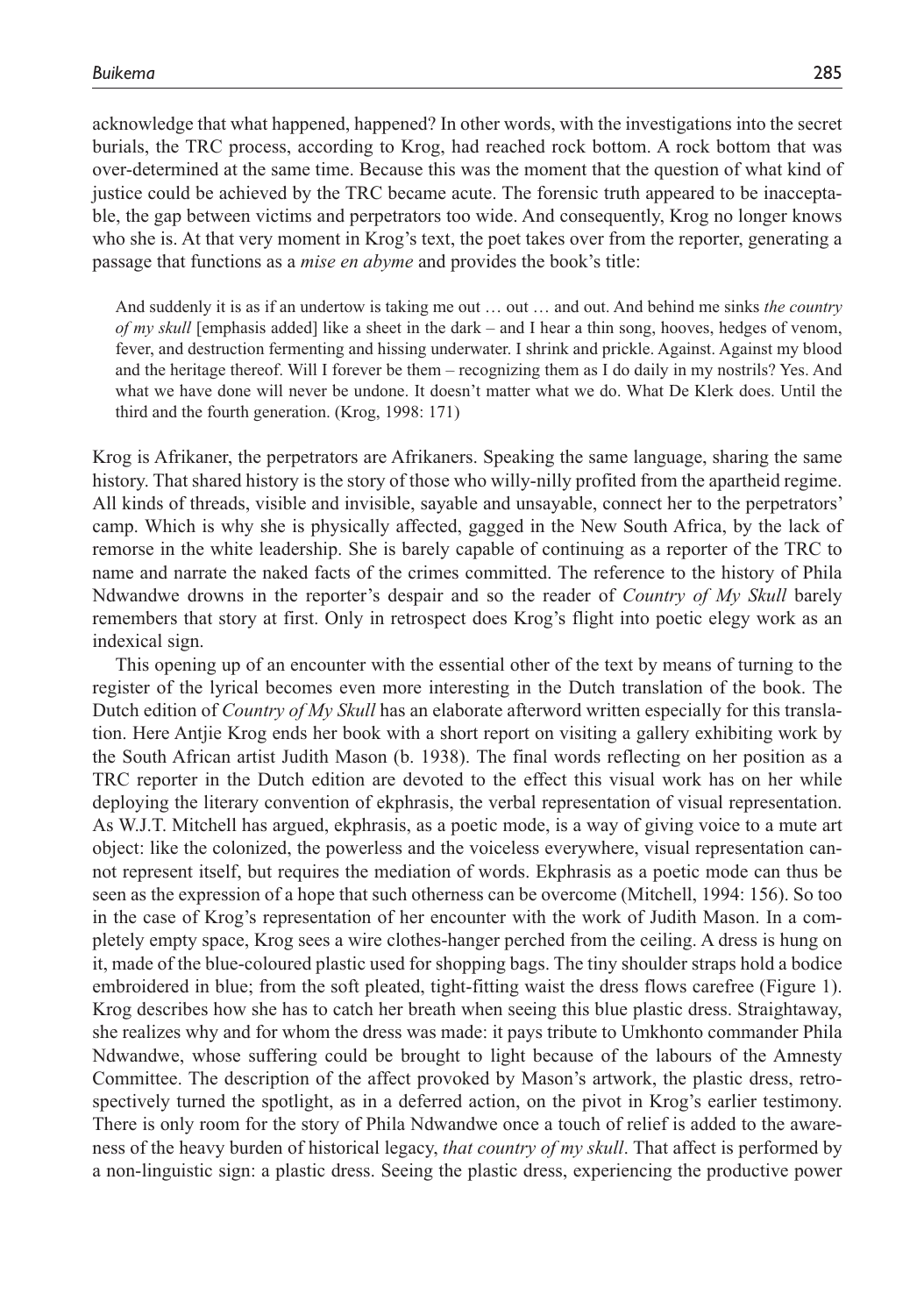of sexual difference, immediately although intuitively grasping the multilayeredness of this image, liberates Krog from the snare of her own situatedness and returns to her a perspective on a new South Africa that had become lost.



**Figure 1.** Judith Mason, *The Man who Sang and the Woman who kept Silent* (1998): sculpture from triptychcentral panel Reproduced with courtesy of the artist.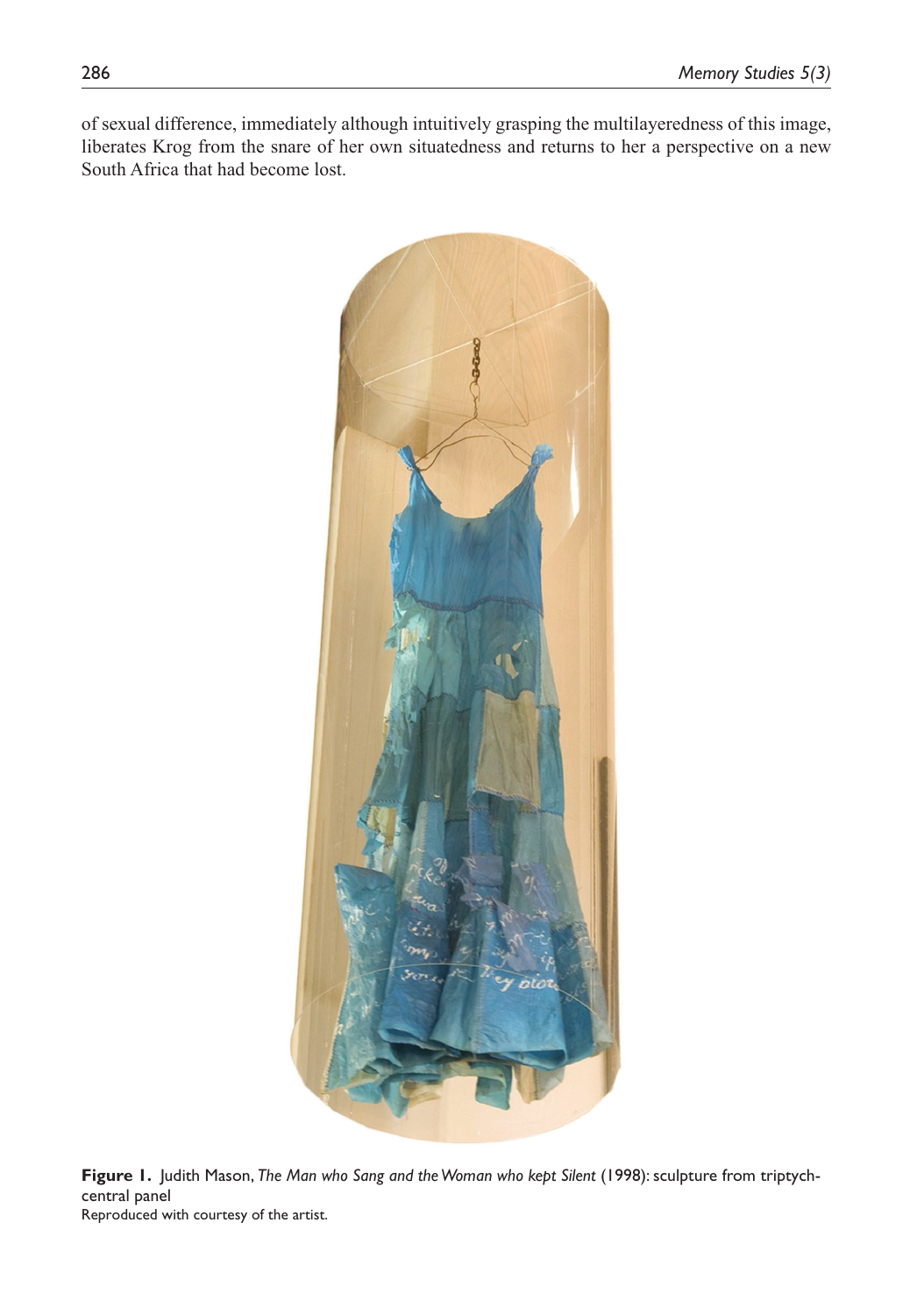But first the story of what exactly had happened to Phila Ndwandwe. As we now know, not as much from Krog's text as from the TRC report, Phila Ndwandwe had been trained in Quatro camps and had functioned as the acting commander of Natal Umkhonto activities from Swaziland. She was responsible for the infiltration of ANC cadres into Natal. But after the unbanning of the ANC she did not return to her family and a number of stories started to circulate, explaining for instance that she had not gone missing but had become a police collaborator (an *askari*). However, as the whole nation could witness in the special TRC reports dedicated to the exhumations and broadcasted by SABC-TV in 1997, and as we can read in the 1998 TRC report, security branch members had abducted her from Swaziland. This abduction happened with the help of two *askaris* but she never became an *askari* herself. The security police members clearly stated that she had not been prepared to cooperate with the police. Consequently, as the policemen did not have admissible evidence to prosecute her and as they could not release her either, they killed her and buried her on the Elandskop farm. In the end, the exhumation of the remains of Phila Ndwandwe took place in KwaZulu-Natal on 12 March, 1997. On that occasion, amnesty commissioner Richard Lyster noted that this was one of 'the most poignant and saddest' of the exhumations. According to Lyster:

She was held in a small concrete chamber on the edge of the small forest in which she was buried. According to information from those that killed her, she was held naked and interrogated in this chamber, for some time before her death. When we exhumed her, she was on her back in a foetal position, because the grave had not been dug long enough, and had a single bullet wound to the top of her head, indicating that she had been kneeling or squatting when she was killed. Her pelvis was clothed in a plastic packet, fashioned into a pair of panties indicating an attempt to protect her modesty. (TRC, 1998: Volume II, Chapter 6)

Thus, the plastic dress that causes Krog to catch her breath, turns out to constitute a multilayered and complex sign that can only be conveyed to us by the deployment of ekphrasis, i.e. the association of verbal art and visual art. The translation of a visual image into discursive language here functions as a key to the differences within language and exposes the power structures of the dominant stereotypes of social representation. Translating the affect caused by seeing the plastic dress simultaneously seems to perform the act of digging and the act of (re-)covering. It underlines the fact that the trauma cannot be remembered when it cannot be grasped, when it cannot be seen and/or articulated. This image text negotiates between the seen and the unseen, the said and the unsaid, the known and the unknown. The exhumations most literally brought hidden truths to the surface in such a way that this surface will never be the same. In that vein, Mason's dress performs a sense of dialogical truth as well as a sense of restorative justice for both the perpetrators (or those who suffer from identifications with this position) and the victims. The dress not only symbolically makes up for Phila Ndwandwe's forced nakedness but it also commemorates her struggle, the grand gesture of keeping silent while being pressed to betray one's comrades. Phila Ndwandwe risked being commemorated as a traitor instead of as a loyal comrade, so this case is often cited as a proof of the rightness of the truth above justice principle. As a result, the dress restores the truth as well as her dignity and her agency. In this context, the very materiality of the plastic dress as well as its ekphrastic potential opens up possibilities for both the oppressor and the oppressed to think about the historically raced and gendered space of South Africa in a different way. The blue plastic shopping bag, which really is omnipresent in South Africa, is paradigmatically related to the blue plastic bag that at least minimally warranted Phila Ndwandwe's dignity as well as her agency. Every simple South African blue plastic shopping bag subsequently has become an intertextual sign, a mnemonic trace, a gesture of dialogical truth and thus of restorative justice, through its reuse in the dress by Judith Mason. The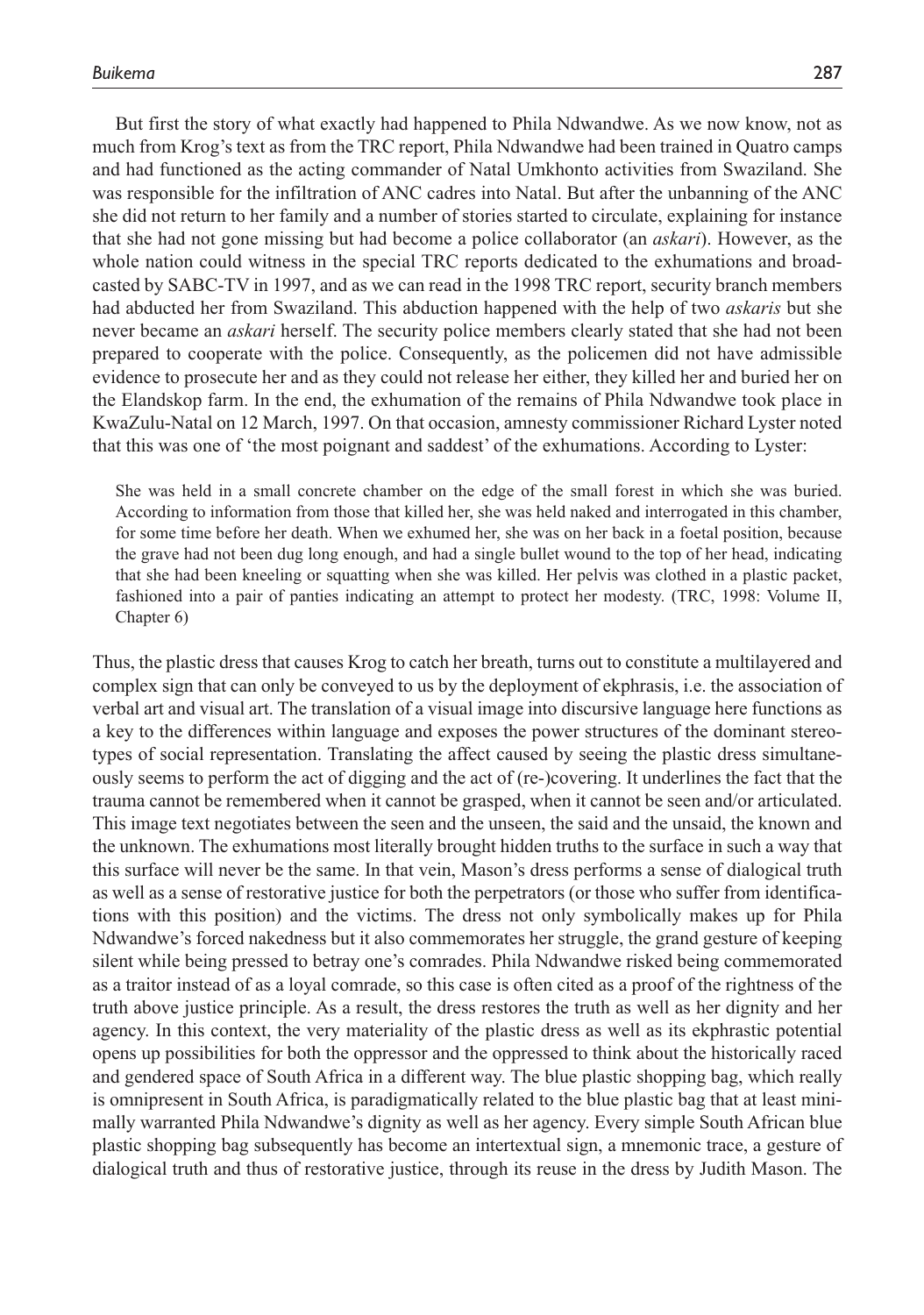present and the past, the personal and the political, truth and justice acquire a specific form through the reuse of a plastic shopping bag as a dress.

Concurrently, the case suggests that the evolution from a less democratic regime into a more democratic one is not a linear process, as the term transition might suggest, but instead involves reiteration and recycling, and the remembering of history in such a way that the repetition gradually reforms and rebends traditional forms and relationships: between the oppressor and the oppressed, between the different sorts of oppressors, within the grey area of askaris and beneficiaries, and ultimately also the relationship between the white female Afrikaner TRC radio reporter and the white male Afrikaner perpetrators. In that vein, Mason's work of art, the monumental dress made of plastic for Phila Ndwandwe, constitutes an attempt to embody the process of transitional justice, visualizing a new collective skin while recognizing the differences within. Recognizing and dealing with difference thus becomes a process that, no matter how slow its pace, consciously and unconsciously inscribes itself ever more securely into the cultural memory of postcolonial, post-apartheid society, as on every occasion a new memory is triggered by any arbitrary flimsy plastic shopping bag.3

# **The poetics of scrap**

The reuse of a plastic shopping bag in the installation by Judith Mason has a very specific and special significance, as we have now seen. However, the multilayered performance of the past as well as the future by deploying recycled material is also a core theme in the works of other South African sculptors. In part, this has to do with economics. But more importantly, found materials have a history that is layered into the new work. The choice of materials in South African art is therefore thoroughly intertwined with the artwork's political effect. We could call this the poetics of scrap. Wim Botha, for example, uses extremely unconventional materials to carve his sculptures: piles of old bibles, dictionaries in four of the 11 official languages of South Africa, prison release papers and other such documents. Obviously those materials are intricately linked with the effect and the affect of each particular piece. Recently I have discussed Willy Bester's similar use of scrap materials such as industrial rubbish, parts of medical cabinets, spades, children's shoes or old anti-apartheid signs. As I demonstrated regarding his famous Sarah Bartmann statue, the way in which he deploys his material is a form of pictorial research that creates a geopolitical and intertextual depth that could not be achieved by using new materials (Buikema, 2009).4

A good example with which to explore further the way in which South African artists are creating the new by means of rebending the old in the particular context of the post-TRC area, is to be found in the powerful oeuvre of Nandipha Mntambo, a young sculptor born in Swaziland and working in Cape Town. Beyond offering another significant example of the aesthetic and political power of recycled material, the context of her work points at the memory of the human rights violations under apartheid in general and at another dimension to the story of Ndwandwe in particular. Mntambo is known for her sculptural costumes made of cowhide. Cowhide is not exactly the same as scrap or waste material, but shares the feature of having served elsewhere, of baring a history. The symbolism of cowhide and its historical significance has made it Mntambo's material of choice. Cows are historically associated with affluence and prosperity in agrarian societies in Sub-Saharan Africa. Those families who could afford it used to bury their dead wrapped in cowhide. Traditionally only men were allowed to dye and cure the hides. In some contexts, cows are still the accepted currency that a prospective groom must offer his bride's family in the age-old practice of bride-price (*lobola*). These practices are recalled in Mntambo's sculptures, but also criticized, because women are deprived of agency and reduced to the level of possessions. The equation of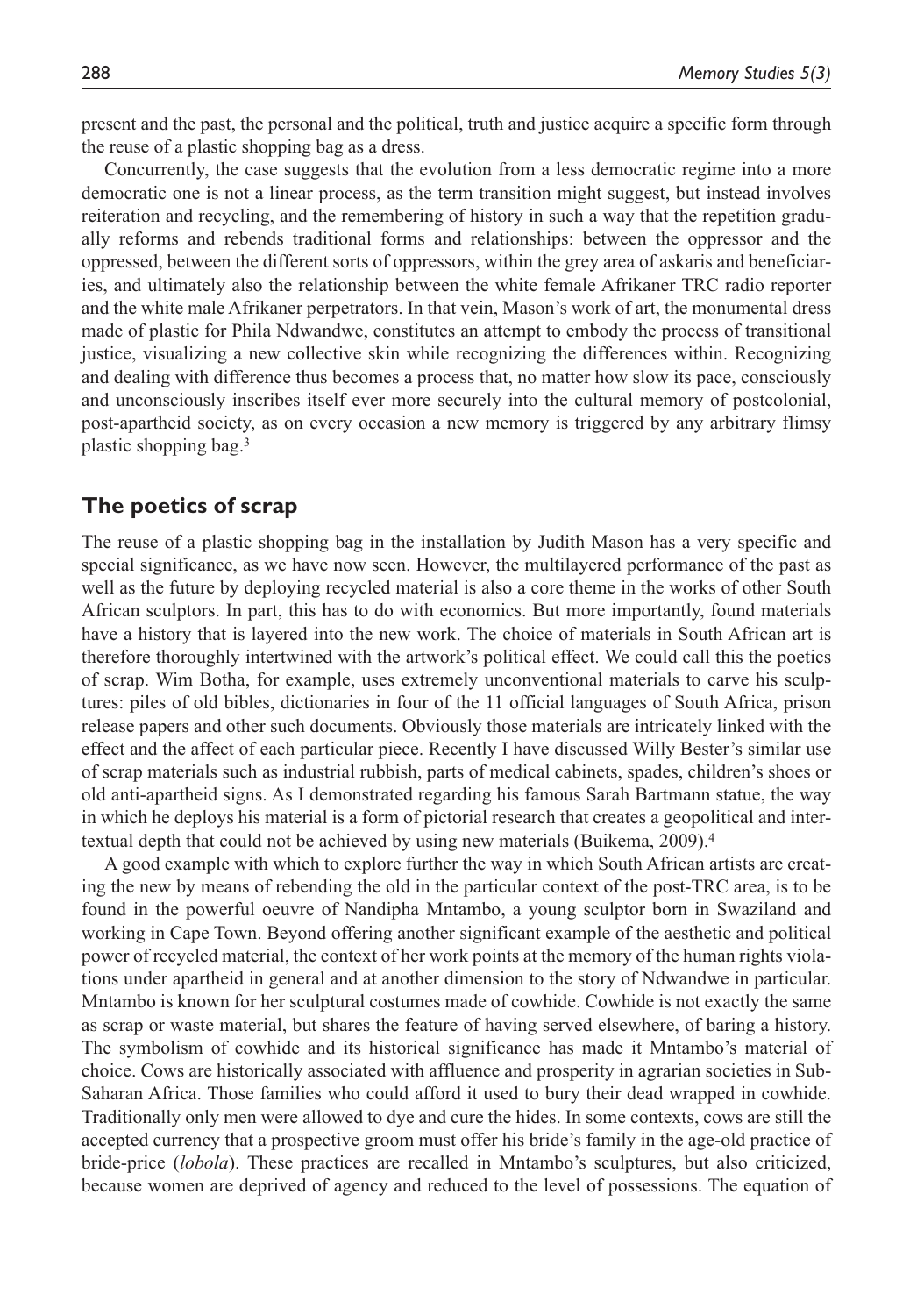women and trade, women and passivity, but also the representation of women as agents is thus foregrounded in the use of hide for Mntambo's sculptures. As she herself points out: 'This material memory that seems to live within the skin cells of the animals I use means that the medium itself can be seen as one that physically engages the concept of recollection, both on a cellular and physical level' (Mntambo, 2007). Dressing the cowhide is an essential part of the way she works. Mntambo describes how she literally has to work her way through layers of fat that need to be removed. She then shapes the cured skins on casts of her own body and those of women close to her. The end result is hairy life-sized women, who are not necessarily or unequivocally repulsive, and a fascinating performance of all kinds of boundary blurrings. The animal skin allows her to shape morphing structures that are part human and part animal, part alive and part dead, part grotesquely revolting and part sensually enticing. The fragments of female form may elicit repulsion, not only because of their hairyness, but also because of the particular smell and the touch of the material. However, it is repulsion intended to evoke the residue of life and the actual presence of the corporeal rather than the female body as victim, damaged, abused or abject, as Mntambo states in the Ingabisa catalogue. The literal and symbolical references to digging, memory and forgetting, victimhood and agency, thus thematically link all of Mntambo's art to the broader political context of South Africa, a political context that has everything to do with the sense of unease, the ambivalence, the two-ness, provoked by the smell and the shapes of the animal skin. But one particular piece deserves to be highlighted here because its engineerings of trauma and memory seem to echo Ndwandwe's story as referred to in the TRC report, Krog's testimony, and Mason's dress.

*Indlovukati* (2007; see Figure 2) is a single pale-coloured skin which sensuously delineates the back and buttocks of an absent woman. This dress-like statue made of smelly hairy cowhide is floating in the exhibition space just like *The Man who Sang and the Woman who kept Silent*, Mason's famous dress installation. The form of the absent, ghostlike body here is that of a kneeling woman. As the TRC report taught us, Phila Ndwandwe was kneeling or squatting when she was killed. Against that background this dress called *Indlovukati* seems made to cover Phila Ndwandwe's humiliated falling body. The particular shape of the animal skin is here occupying the space in between the living and the dead in a very significant way. At the same time, 'indlovukati' is Nguni for 'mother of the king' who, together with her son, functions at the head of the political hierarchy. Further investigation into the meaning of this title reveals that the name Ndwandwe refers to a Swazi clan that included a famous indlovukati called Nukase Ndwandwe (1890–1957), who played an active role in the religious and social welfare of Swaziland (Irvine, 1995; Kuper, 1978; Matsebula, 1987) . These connotations, evoked by the title of this floating dress, commemorate another aspect of the story of Phila Ndwandwe that adds further to the iconic value of her life story. One of the appealing facets of Ndwandwe's story is the fact that she was not only a freedom fighter suspected of collaborating with the police, but also a mother and a lover. ANC historiography describes her as the woman breastfeeding her baby in one arm and holding a gun in the other. When she did not return in 1990, her parents reported her as being missing to the TRC but it was only after the Amnesty hearings that they learned about the existence of their grandson Thabang. On the occasion of the reburial of Phila Ndwandwe's remains – a few weeks after the exhumation – the ANC posthumously awarded her a medal for bravery and asked her son Thabang to accept it. Against the background of those historical events, *Indlovukati,* the mother of the king, shapes the absent body as well as the body to come. The dress sculpted out of cowhide, working through layers of matter, layers of history, has come to simultaneously perform absence and presence in a very significant way. This hairy dress has a multilayered history and a still to be decided future. It is a gesture, an index of a community of the living and the dead. It performs the need to fight and the need to be protected. The glossy fur of the hide betrays traumatic origins; it can be inhabited, not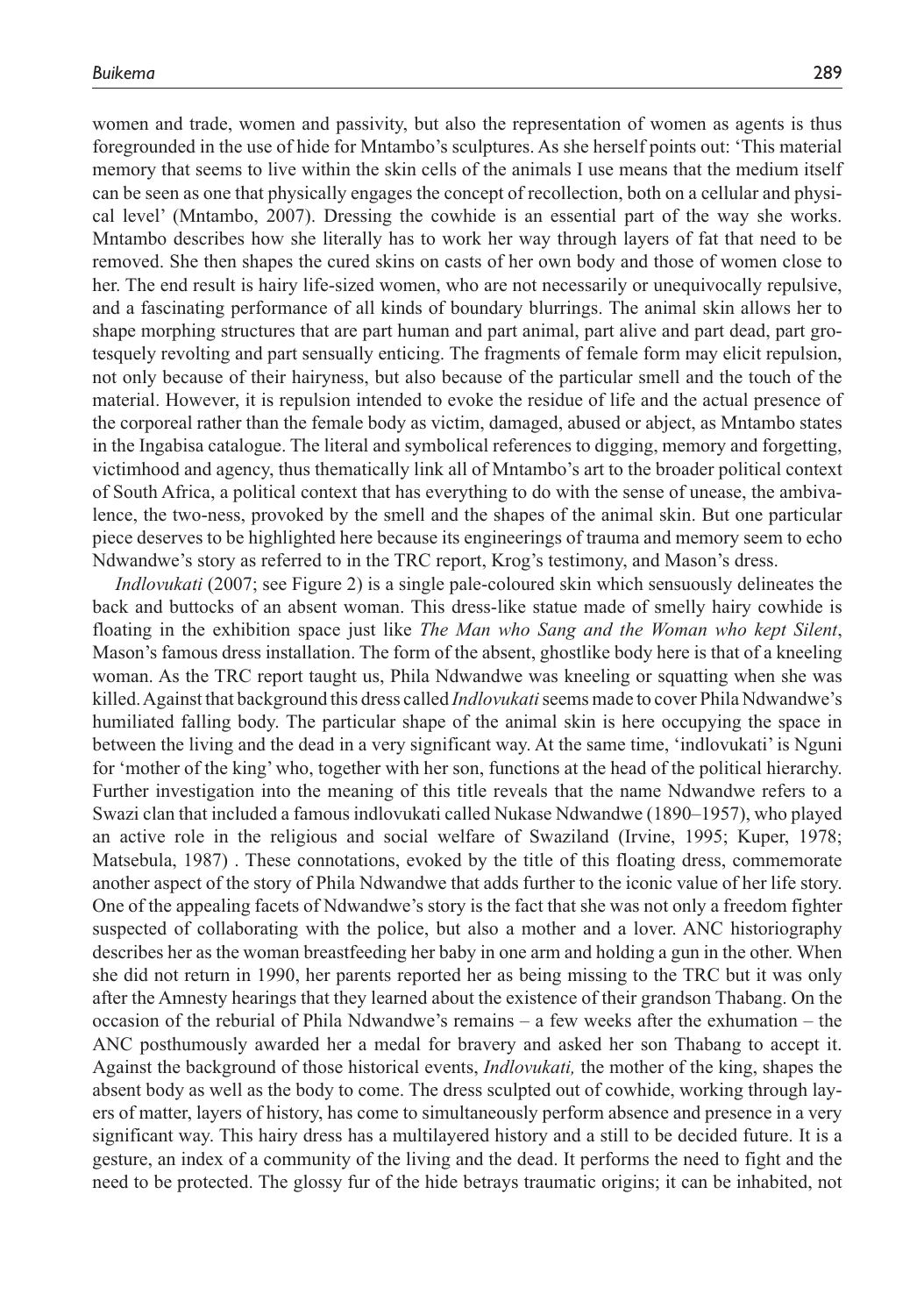



Image courtesy of Michael Stevenson, Cape Town and Johannesburg; reproduced courtesy of the artist

only by Phila Ndwandwe's story, but also by the stories and bodies of other as yet unnamed heroines. As long as the story of subaltern voices needs to be visualized, told and retold.

To conclude this exemplary excursion into the field of South African art in the post-TRC area: the artistic negotiation of the past indicates that articulating the memory of trauma in order to be able to create something new is not a linear process, but a cycle that has to be reiterated, time and again.5 Truth is a process that cannot be grasped in one gesture. Historical and personal traumas will never fully be disclosed. However, as the close readings of *Country of my Skull, The Man who Sang and the Woman who kept Silent*, and *Indlovukati* underline, it is precisely art's dialogicity, materiality and medium specificity that enables artefacts to tentatively perform contested truths and contain intricate complexities, thus functioning as possible constitutors of new and multilayered communities.

## **Acknowledgments**

I would sincerely like to thank Cris van der Hoek as well as the anonymous reader for their valuable comments on earlier versions of this essay.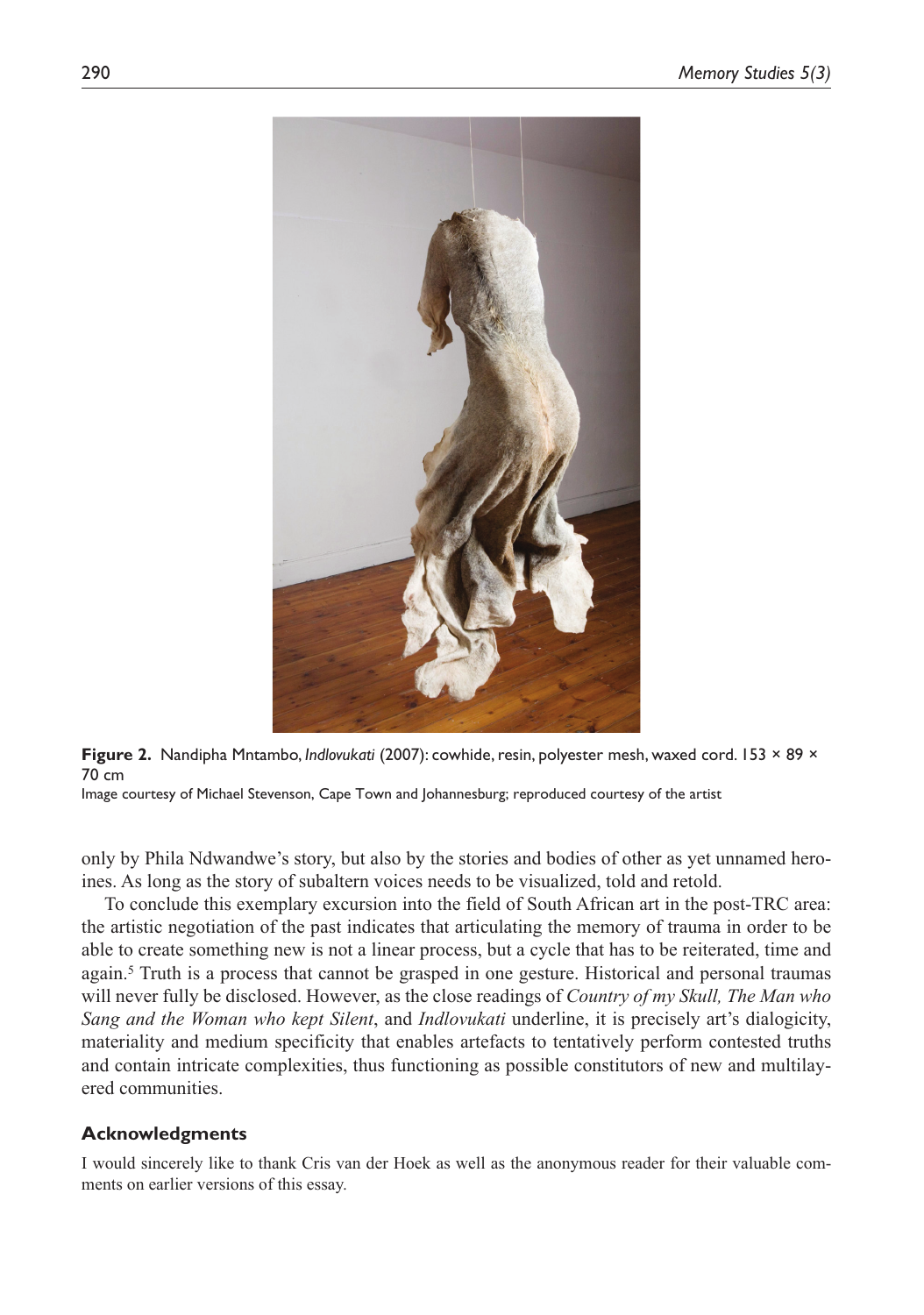# **Notes**

- 1. See *Sunday Independent* (2010) and *Sunday Argus* (2010).
- 2. See also Rothberg (2009).
- 3. The artwork has meanwhile elaborated into a triptych. It was acquired by Albie Sachs and is now to be seen in the Constitutional Court building. In this context, the work is accompanied by a placard that reads: 'Memorials to your courage are everywhere. They blow about in the streets and drift on the tide and cling to thornbushes. This dress is made of some of them.'
- 4. See for the materiality of South African art also Enwezor and Okeke-Agulu (2009); Peffer (2009); Quarcoopome (2009); Williamson (2009).
- 5. See for other examples of the TRC, dialogical truth and arts dialogicity Bennett (2005); Buikema (2009a, 2009b); Coombes (2003); Graham (2009); Hassan and Oguibe (2001); Nuttall (2006, 2009); Coetzee and Nutall (1998); Skotnes (1996).

# **References**

Attridge D (2004) *The Singularity of Literature*. Routledge : London and New York.

- Bennet J (2005) *Empathic Vision: Affect Trauma and Contemporary Art*. Stanford, CA: Stanford University Press.
- Bester R (2002) Trauma and truth. In: Enwezor O, Basualdo C, Bauer UM, Ghez S, Maharaj S, Nash M and Zaya O (eds) *Experiments with Truth*. Ostfildern-Ruit: Hatje Cantz Publishers, pp.155–75.
- Boraine A (2000) Truth and reconciliation in South Africa. The Third Way. In: Rotberg R and Thompson D (eds) *Truth v. Justice: The Morality of Truth Commissions*. Princeton: Princeton University Press, pp.141–158
- Buikema R (2009a) Crossing the borders of identity politics. *European Journal of Women's Studies* 16(4): 309–23.
- Buikema R (2009b) The arena of imaginings: Sarah Bartmann and the ethics of representation. In: Buikema R and van de Tuin I (eds) *Doing Gender in Media, Art and Culture*. London: Routledge, pp. 70–85.
- Coetzee C and Nuttal S (eds) (1998) *Negotiating the Past: The Making of Memory in South Africa*. Oxford: Oxford University Press.
- Coombes AE (2003) *History after Apartheid: Visual Culture and Public Memory in a Democratic South Africa.* Durham, NC: Duke University Press.
- Enwezor O and Okeke-Agulu C (eds) (2009) *Contemporary African Art since 1980*. Bologna: Damiani.
- Graham S (2009) *South African Literature after the Truth Commission: Mapping Loss.* New York: Palgrave Macmillan.
- Hassan S M and Oguibe O (eds) (2001) *Authentic Ex-centric: Conceptualism in Contemporary African Art*. Ithaca, NY: Forum for African Arts.
- Irvine K (1995) Lemma 'Ndwandwe, Nukwase'. In: Irvine K (ed.) *The Encyclopaedia Africana: Dictionary of African Biography* 3: *South Africa-Botswana-Lesotho-Swaziland*. Algonac, MI: Reference Publications.
- James W and van de Vijver L (eds) (2001) *After the TRC: Reflections on Truth and Reconciliation in South Africa*. Claremont: Ohio University Press.
- Jolly R (2010) *Cultured Violence: Narrative, Social Suffering, and Engendering Human Rights in Contemporary South Africa*. Liverpool: Liverpool University Press.
- Kiss E (2000) Moral Ambition Within and Beyond Political constraints. Reflections on Restorative Justice. In: Rotberg R and Thompson D (eds) *Truth v. Justice: The Morality of Truth Commissions*. Princeton: Princeton University Press, pp.68–99.
- Krog A (1998) *Country of my Skull: Guilt, Sorrow, and the Limits of Forgiveness in the new South Africa*. South Africa: Random House.
- Krog A (2000) *De kleur van je hart*. Amsterdam: Mets en Schilt.
- Kuper H (1978) *Sobhuza II: Ngwenyama and King if Swaziland*. London: Duckworth.
- Matsebula JSM (1987) *A History of Swaziland*. Capetown: Longman.